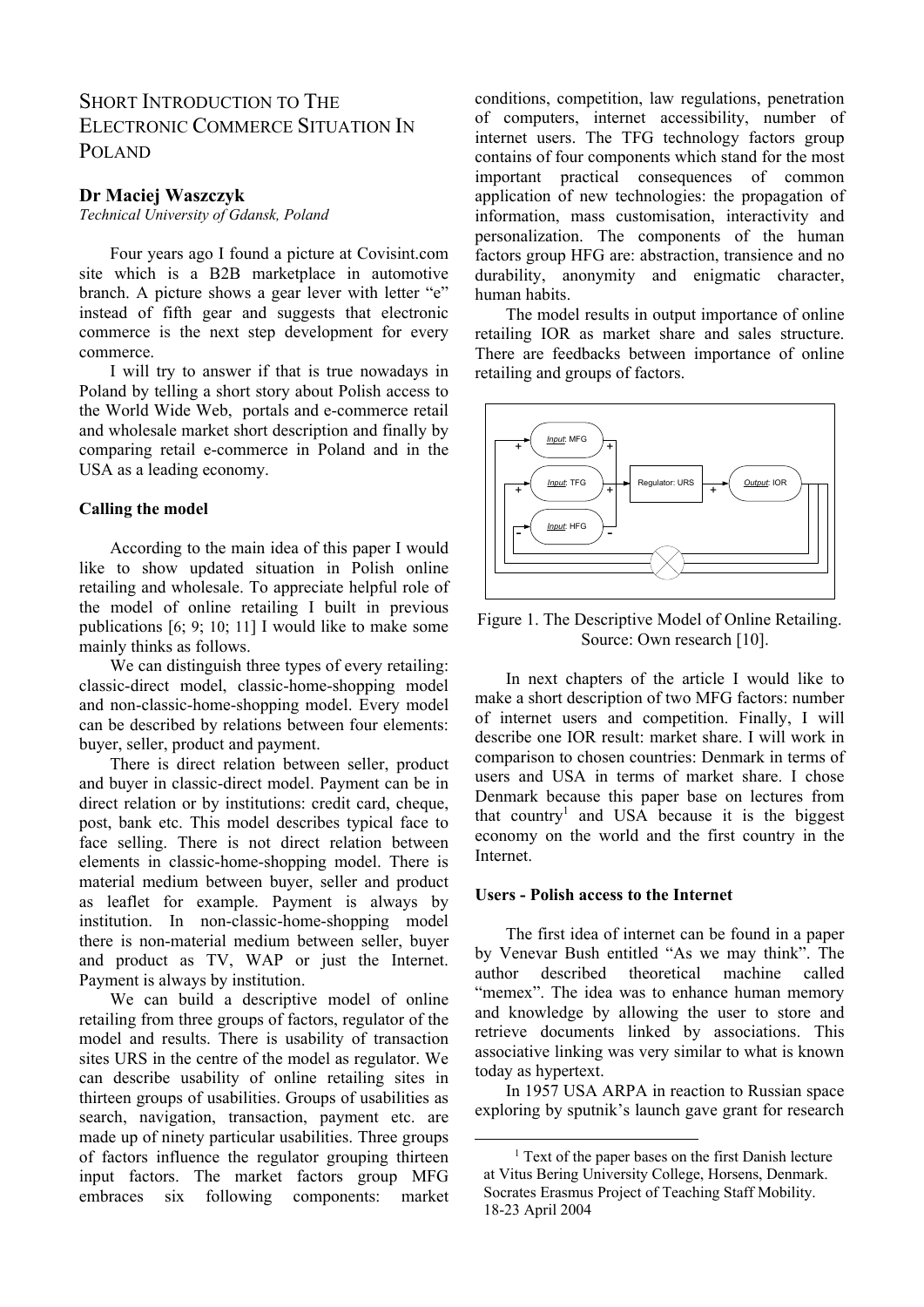how to safe military communication network from destruction. In answer to that in 1962 a worker of RAND Corp. Paul Baran<sup>2</sup> published his idea of Distributed Communications Network. Baran's idea was to save communication network in case of nuclear war. This distributed net with many nodes and links is the best as Mr Baran calculated. In 1962 he designed the Internet as we know today with links using existing telephone or electricity lines [1].

Next years ARPA established the first links and data interchange. In the 70's the first network based on Baran's idea called ARPANET was born. The computer called "Interface Message Processor" was used to send first data between universities in University of California at Los Angeles and Stanford Research Institute. In 1983 ARPANET was divided to military MILNET and civil INTERNET.

During first five years the Internet was developed only in the USA, next fourteen years in connection with Great Britain and Norway. After nineteen years seven countries joined inter alia Denmark. Then development of the Internet advanced and the next four years resulted in forty countries joining the Net. In 2002 there was ca. 600 M of users across the World and penetration was ca. 10 % [3].

Table 1. Countries accessing to the Internet.

| Date | Country                                                                                                       |
|------|---------------------------------------------------------------------------------------------------------------|
| 1969 | USA                                                                                                           |
| 1974 | Great Britain, Norway (first international link)                                                              |
| 1988 | Denmark, Finland, France, Iceland, Canada,<br>Norway, Sweden                                                  |
| 1989 | Australia, Holland, Israel, Yugoslavia, Mexico,<br>New Zealand, Puerto Rico, Germany, Great<br>Britain, Italy |
| 1990 | Argentina, Austria, Belgium, Brazil, Chile,<br>Greece, Spain, India, Ireland, South Korea,<br>Switzerland     |
| 1991 | Czech Republic, Croatia, Honk Kong, Poland,<br>Portugal, South Africa, Singapore, Taiwan,<br>Tunisia, Hungary |
| 1992 | next 12 countries                                                                                             |

Source: the Internet.

If we try to compare Polish and Danish use of the Internet in 2002 we can see that in Poland there are more Internet users (7,0 M) but penetration is low (14%) while in Denmark more than half of people (56%) use Internet (3,0 M).

Comparing Polish and Danish internet penetration to the rest of the World we can see that Denmark is more advanced in Internet using than the

rest of the World (10%) and Western Europe (36%) in 2002 [3].



Figure 2. The Internet users in Poland and Denmark. Source: Base on [3].



Figure 3. The Internet users (L) and penetration (R). Source: Base on [3].

Poland is more advanced in comparison to the World and Eastern Europe but there is a big gap between Denmark and other countries not between Poland and the rest of the World. Therefore Poland belongs to countries with a **low penetration** in contrast to Denmark which belongs to countries with a high penetration.<sup>3</sup>

<sup>&</sup>lt;sup>2</sup> His parents emigrated to the USA when was two years old but he was born in Poland and he was native Polish. Now we can say that his work of life was the first Polish contribution to the Internet.

<sup>&</sup>lt;sup>3</sup> Low penetration countries (less than 20% are users): Argentina, Bulgaria, Hungary, India, Indonesia, Latvia, Lithuania, Mexico, Poland, Romania, Serbia, Thailand, Ukraine; medium penetration countries (20 to 40% are users): Czech Republic, Estonia, France, Great Britain, Italy, Malaysia, Slovak Republic, Spain, Turkey; high penetration countries (more than 40% are users): Australia, Belgium, Canada, Denmark, Finland, Germany, Hong Kong, Ireland, Israel, South, Korea, Netherlands, Norway, Singapore, Taiwan, USA [7].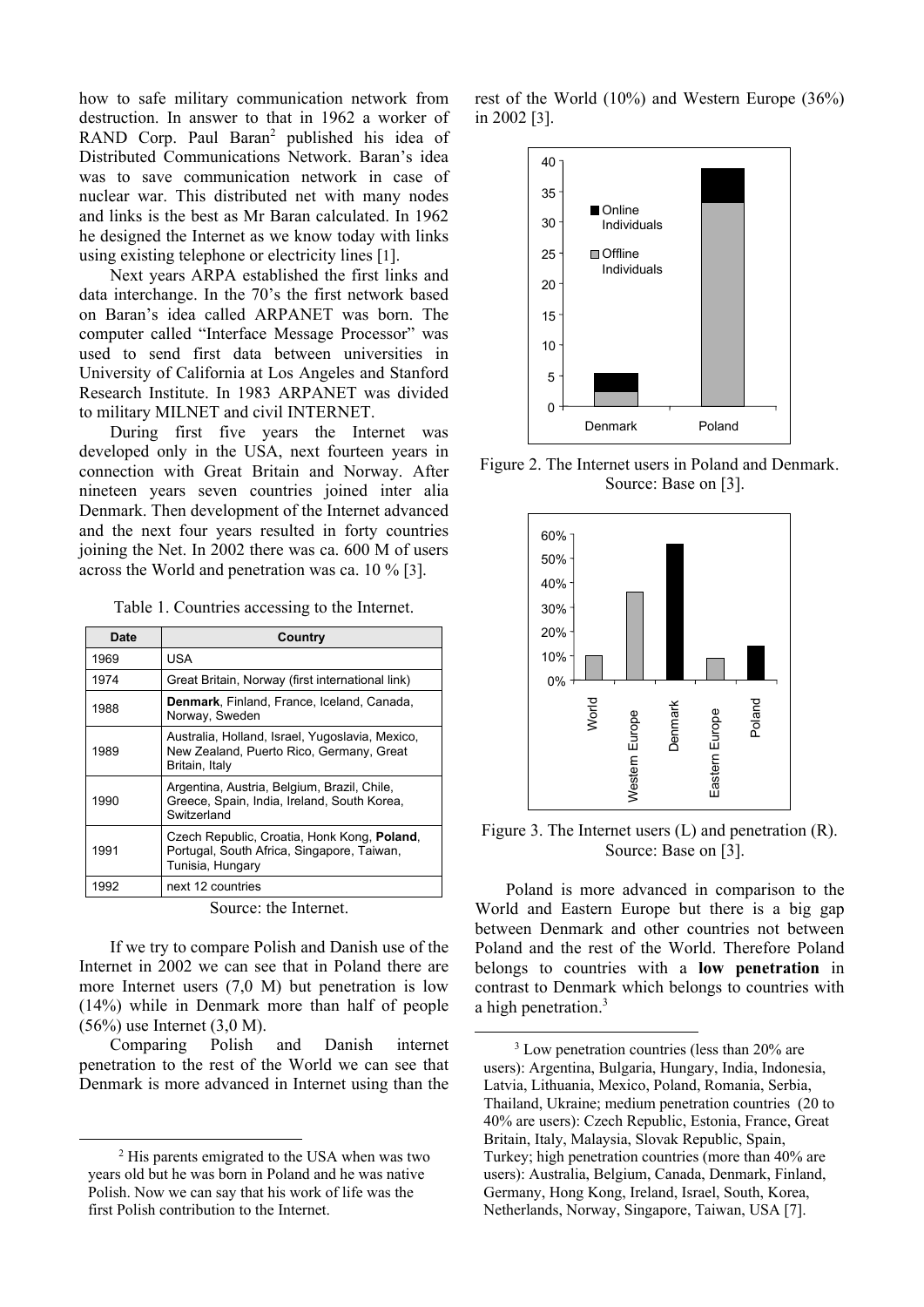As Jupiter Research shows in above forecast the most promising region of the World in terms of number of internet users is Asia but increase of penetration from 5% in 2002 to 10% in 2006 does not look so good. There are a lot of users nowadays and in few years' time there will be more than in today's leader - the USA. But penetration is as important as number of users to build environment for arranging transactions. The "critical mass" explodes in financial results because users pull each other and teach each other to use the Internet on most advanced way to buy and sell goods and services. This is the way to build human habits and exceed human resistance.

#### **Competition - the Internet portals in Poland**

The first Polish portal Wp.pl was established in 1995 as a simple directory. Now strategic shareholder of Wp.pl is the biggest Polish telecom Telekomunikacja Polska S.A. (ca. 90-95% market share). Next year (1996) Onet.pl started. Now strategic shareholder is the fourth biggest polish TV station TVN. Nowadays these two portals are on leading position in Polish internet. In 2000 thirteen portals (Interia.pl, Gazeta.pl, Ahoj.pl, Arena.pl, E.pl, Hoga.pl, Internetia.pl, Odeon.pl, Pf.pl, Poland.com, Portal.pl, O2.pl, Yoyo.pl) increased but now most of them do not exist because they closed down or changed profile of work.



Figure 4. Polish portals range. Source: Base on [5; 8].

Today in Poland there are four leading portals in terms of market share and brand awareness: Onet.pl (97% brand awareness), Wp.pl (92%), Interia.pl (79%), Gazeta.pl (61%) [8]. The rest of the portals have minor position (under 46%) or are known not as portals but as mobile operators, radio stations or newspapers. Strategic shareholder of the third portal Interia.pl is the biggest Polish radio station RMF and of the fourth portal Gazeta.pl is the biggest Polish daily newspaper publisher Agora. As we can see there are no "pure players" as Yahoo.com in Poland.

Onet.pl targets the whole market with a wide offer of internet services dedicated to individuals and SME. Onet.pl has free and paid mailboxes, hosting, online games, dial-up and satellite access, directories, search, shopping mall, auctions based on leader Allegro.pl and many other services.

Wp.pl has many services too (about 70). There is no VISP (Virtual Internet Service Provider) but it is a leader in many areas. Wp.pl is still on second strong position. Interia.pl works on young target although has many professional services dedicated to SME (Small and Medium Enterprises) because it would like to change its image. Gazeta.pl has less advanced services because it is based on daily newspaper of shareholder and is seen as source of information. Range on Polish internet portals market did not change a lot last year.

#### **Competition - the E-Commerce sites in Poland**

There have been a lot of changes in recent years on Polish e-commerce market. Years 2000-2002 was especially interesting because a lot of sites increased in 2000 and closed down in the period of 2001-2002. According to my research about 40 retail well-known sites closed down in mentioned period. There are four strong players on the market now: Merlin.pl, Allegro.pl and Malls belong to Onet.pl and WP.pl.

| <b>Site</b>   | <b>Type</b> | <b>Shareholders</b>                 | <b>Position</b>                                                    |  |
|---------------|-------------|-------------------------------------|--------------------------------------------------------------------|--|
| Ws.pl         | Shop        | Wp.pl                               | 1 <sup>st</sup> in years 1998<br>$-2001$ . Now<br>exists as a mall |  |
| Empik.pl      | Shop        | Empik<br>(Publishing<br>House)      | Does not exist.<br>Before 2002 on<br>$2nd$ position                |  |
| Merlin.pl     | Shop        | Prószyński<br>(Publishing<br>House) | Leading now                                                        |  |
| Allegro.pl    | Auction     | QXL (1999)                          | Leading now                                                        |  |
| Zakupy.wp.pl  | Mall        | Wp.pl                               | Leading now                                                        |  |
| Pasaz.onet.pl | Mall        | Onet.pl                             | Leading now                                                        |  |

Table 2. Polish online retailing.

Source: Own research.

The first and the biggest Polish e-commerce site in nineties - Ws.pl - does no longer exist as a shop (this activity is being closed now) and now it exists as a mall with several saloons. Empik.pl which belonged to a big publishing house (Empik) is already closed. Merlin.pl which belongs to another big publishing house (Prószyński i S-ka) and Allegro.pl. (auctions) are still on the market. Merlin.pl sells in chosen categories: books, DVD, Video, multimedia, music and toys. Shareholder of the Allegro.pl was English QXL ricardo but now there is a trial between QXL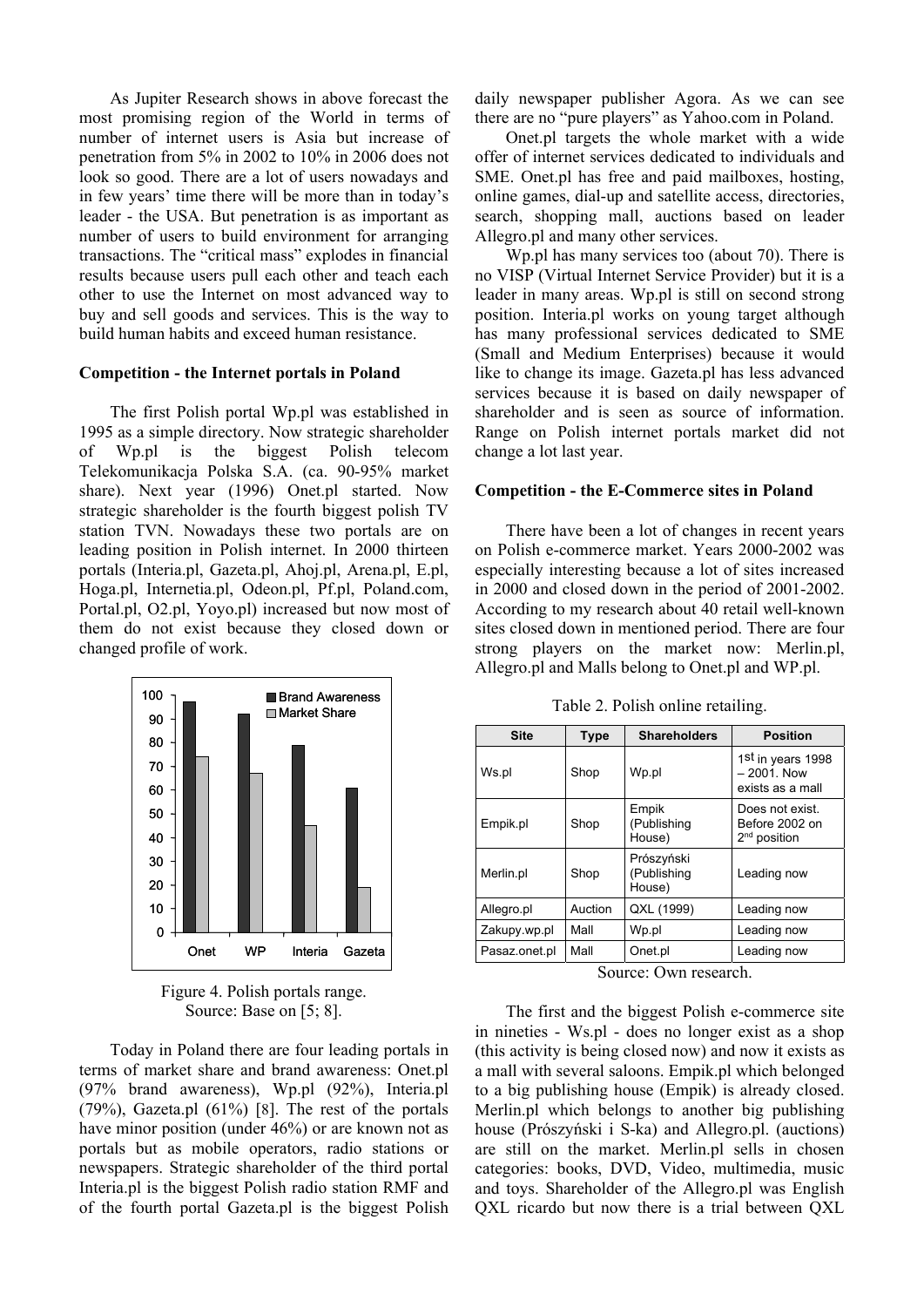ricardo shareholder and Dutch manager of Allegro. He raised firm's capital with their own financial sources. The English owner signed the documents without reading and after several days woke up to find out that QXL is not 100% but only 8% owner.

In Poland there are two big shopping malls own by leading portals Onet.pl and Wp.pl. Wp's shopping mall is most advanced now joined ca. 200 shops which generate the turnover of ca. \$0.5 M per month. It is very difficult to say which mall is winning in a competition.



Figure 5. Number of online shops in Poland. Source: Own forecast base on [2].

There is some 700 internet shopping sites in Poland but the churn is very high - about 70-80% in my own opinion. On retail and wholesale market the turnover was some \$700-800 M in 2003 **[4]**. The biggest turnover was generated by auction Allegro.pl (ca. \$100 M) and B2B marketplace belonging to TP S.A. – Marketplanet.pl (ca. \$180 M).

| <b>E-Commerce Site</b> | <b>Type</b> | <b>Shareholders</b>                |  |
|------------------------|-------------|------------------------------------|--|
| getin.pl               | Horizontal  | On Stock, EFL                      |  |
| marketplanet.pl        | Horizontal  | TP S.A.                            |  |
| ce-market.com          | Vertical    | Prokom, Impexmetal                 |  |
| xtrade.pl              | Horizontal  | Optimus, BRE, GPW,<br>Commerce One |  |
| www.netbrokers.com.pl  | Vertical    | Duda, Comarch                      |  |

Table 3. Polish online wholesale.

Source: Own research.

In 2000 some 15 wholesale marketplaces were established in Poland.<sup>4</sup> After a few months most of them closed down. Nowadays five B2B sites exist in Poland. Getin.pl on stock and owned by EFL offers a shopping mall, e-cards, mailboxes and hosting for SME.

Marketplanet's turnover was ca. \$180 M in 2003 but the main client is shareholder TP S.A. Marketplanet.pl provides auctions for the telecom to make lower costs of supply. This site has only a transaction engine no information content.

Ce-market.pl was established by the biggest software company Prokom and the biggest international trade company in metal branch. This site has a very rich information area with quotations, metals' index and advice and transaction engine as auctions both in metal and other branches.

Xtrade.pl has only a transaction engine and an EDI protocol. The shareholder is international B2B marketplace Commerce One. Netbrokers.com.pl is owned by a big Polish software company Comarch and Meat Packing Plant DUDA. There is very rich information content: quotations, index, analyses, reports, comments, EU information and transactions' engine: online auctions.

## **Market share - towards view of the market**

We are going to finish our assessment of Polish e-commerce situation through comparing retail ecommerce in Poland and in the USA.



Figure 6. Online retailing turnover and market share in USA. Source: Base on [12; 13 ].

Table 4. Comparing Poland and USA.

| List                           | Poland | <b>USA</b> | <b>Difference</b> |
|--------------------------------|--------|------------|-------------------|
| GNP [\$ B]                     | 189    | 10588      | 5494%             |
| Retailing Market [\$ B]        | 90     | 3245       | 3483%             |
| Online Retailing Market [\$ B] | 0.07   | 44         | 63278%            |
| Online Retailing / GNP         | 0.04%  | 0,41%      | 1033%             |
| Online Retailing / Retailing   | 0,08%  | 1,34%      | 1669%             |
|                                |        |            |                   |

Source: Base on [2; 12; 13].

The USA is not only the biggest internet centre in the World but also the biggest economy in the World garnering about 25% of Gross World Product.

<sup>4</sup> Getin.pl, Marketplanet.pl, Ce-Market.Com, Xtrade.pl, Netbrokers.com.pl, E-Stal.com, Surowce.wtc.pl, Ceprocurement.com, Surplex.pl, Wtc.pl, Mediax.pl, Barterpolska.pl, E-logistyka.pl, Psm.pl.